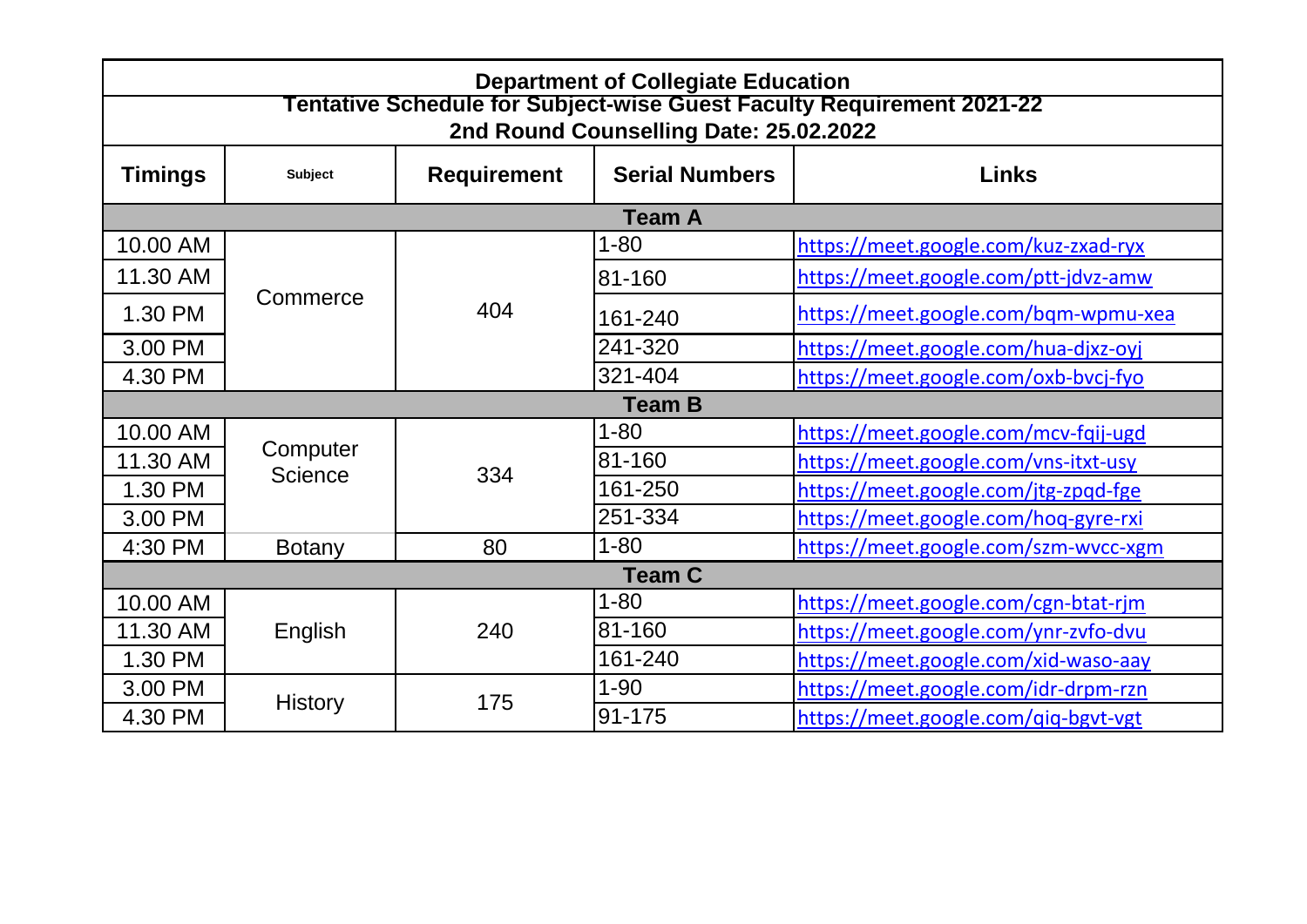|               |                          |     | <b>Team D</b> |             |
|---------------|--------------------------|-----|---------------|-------------|
| 10.00 AM      |                          |     | $1 - 80$      | httr        |
| 11.30 AM      | Chemistry                | 221 | 81-160        | httr        |
| 1.30 PM       |                          |     | 161-221       | <u>httr</u> |
| 3.00 PM       | <b>Political Science</b> | 166 | $1 - 80$      | <u>httr</u> |
| 4.30 PM       |                          |     | 81-166        | httr        |
| <b>Team E</b> |                          |     |               |             |
| 10.00 AM      | Kannada                  |     | $1 - 80$      | httr        |
| 11.30 AM      |                          | 219 | 81-160        | httr        |
| 1.30 PM       |                          |     | 161-219       | httr        |
| 3.00 PM       |                          |     | $1 - 75$      | httr        |
| 4.30 PM       | <b>Mathematics</b>       | 145 | 76-145        | httr        |
|               |                          |     | <b>Team F</b> |             |
| 10.00 AM      | <b>Business</b>          |     | $1 - 80$      | <u>httr</u> |
| 11.30 AM      |                          | 216 | 81-160        | httr        |
| 1.30 PM       | Management               |     | 161-216       | httr        |
| 3.00 PM       | Zoology,                 | 72  | $1 - 72$      |             |
|               | Microbiology             | 23  | $1 - 23$      | <u>httr</u> |
| 4.30 PM       | Hindi                    | 67  | $1 - 67$      |             |
|               | Urdu                     | 33  | $1 - 33$      | <u>http</u> |

ps://meet.google.com/kzp-ttjd-gcn ps://meet.google.com/abd-yhsw-zrr ps://meet.google.com/wfy-pqzr-gnk ps://meet.google.com/mxo-xmzd-qyy

ps://meet.google.com/evn-oxcg-nre

ps://meet.google.com/nzy-spqy-iru ps://meet.google.com/uoy-exnv-vfy ps://meet.google.com/qfr-tnmm-nmp ps://meet.google.com/xmm-bzch-nfy ps://meet.google.com/bcb-kwtr-uiu

ps://meet.google.com/rjc-vtpv-ary ps://meet.google.com/ahz-qttv-edx ps://meet.google.com/bua-dvpk-fri

1-33 **<https://meet.google.com/vhb-xpev-ssw>**

ps://meet.google.com/jni-tdwo-myv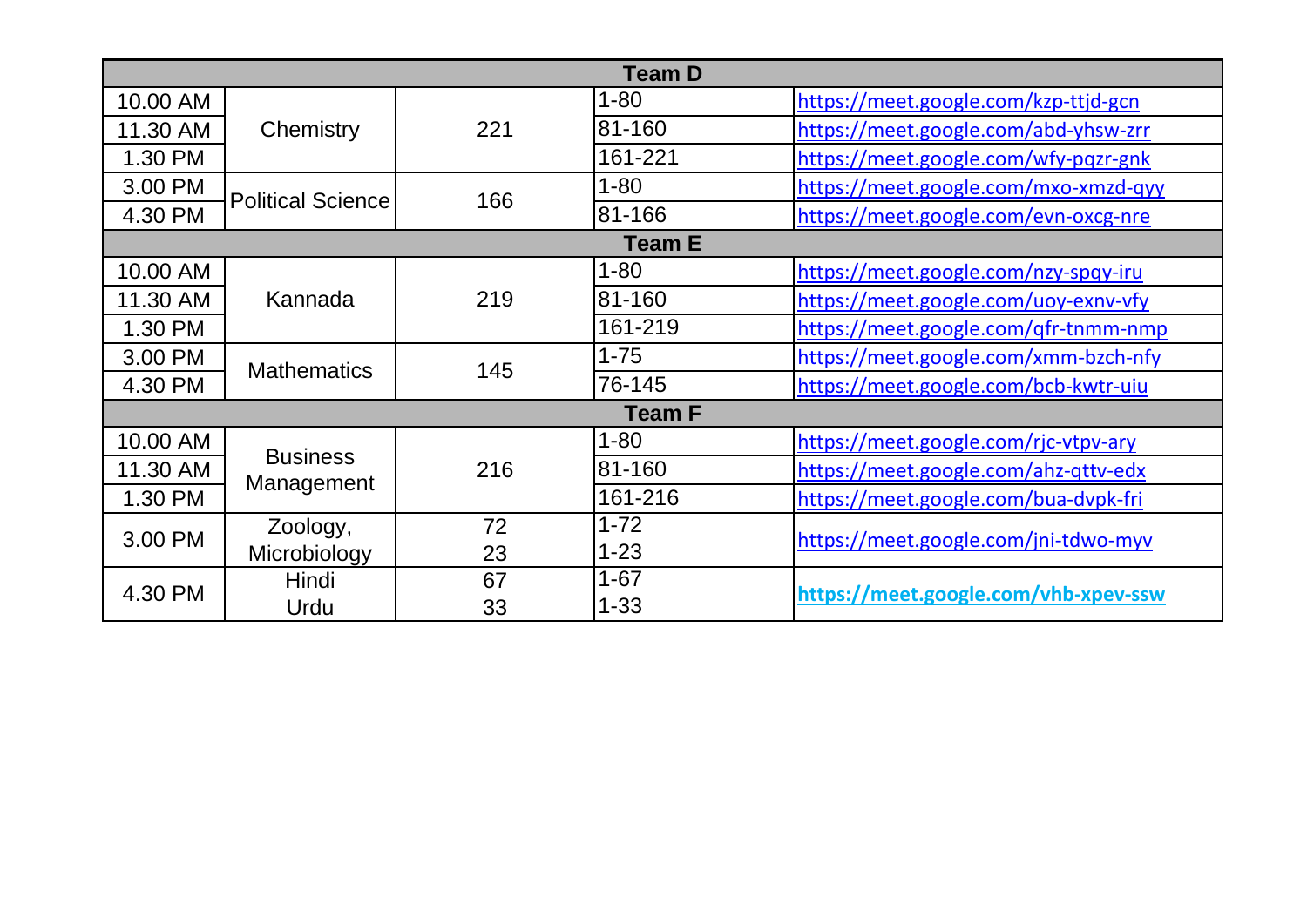|          |                     |     | <b>Team G</b> |             |
|----------|---------------------|-----|---------------|-------------|
| 10.00 AM | <b>Economics</b>    | 192 | $1 - 95$      | <u>httr</u> |
| 11.30 AM |                     |     | 96-192        | http        |
| 1.30 PM  | Geography           | 42  | $1 - 42$      |             |
|          | Psychology          | 29  | $1 - 29$      | httr        |
|          | <b>Social Work</b>  | 25  | $1 - 25$      |             |
| 3.00 PM  | Biotechnology       | 17  | $1 - 17$      |             |
|          | <b>Biochemistry</b> | 16  | $1 - 16$      |             |
|          | <b>Sanskrit</b>     | 13  | $1 - 13$      | http        |
|          | <b>Electronics</b>  | 10  | $1 - 10$      |             |

ps:/meet.google.com/btu-qeyz-dhm ps://meet.google.com/ain-rqzd-meu

ps://meet.google.com/xsv-rrdq-mrt

ps://meet.google.com/ich-muik-nsv